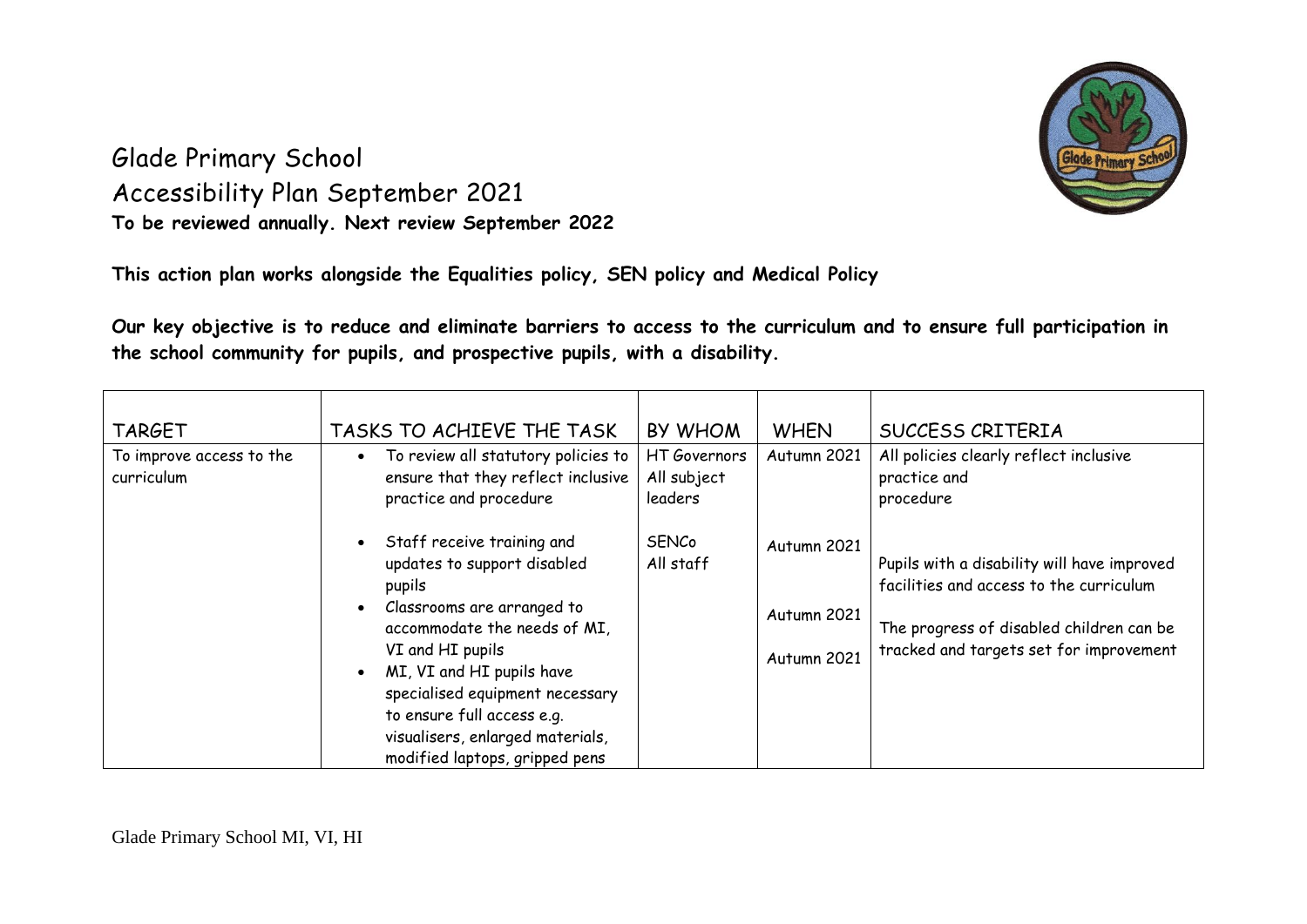|                                                                        | and rulers and modified chairs.<br>Ensure workstations are in place<br>$\bullet$<br>for any children who need them                                                                                                                                                                                                                                                                                                                                                                                                              |                            |                        |                                                                                                                                                                                                                                                                                                                                          |
|------------------------------------------------------------------------|---------------------------------------------------------------------------------------------------------------------------------------------------------------------------------------------------------------------------------------------------------------------------------------------------------------------------------------------------------------------------------------------------------------------------------------------------------------------------------------------------------------------------------|----------------------------|------------------------|------------------------------------------------------------------------------------------------------------------------------------------------------------------------------------------------------------------------------------------------------------------------------------------------------------------------------------------|
| To ensure organisation and<br>teaching styles supports all<br>learners | Features such as coloured<br>$\bullet$<br>overlays and coloured paper<br>(BDA) available to those who<br>require them.<br>Equipment is provided to support<br>$\bullet$<br>the specific needs of pupils<br>Staff work in conjunction with<br>$\bullet$<br>NHS & CCG to ensure that<br>equipment is personalised and<br>suitable for the pupil<br>Creating positive images of<br>$\bullet$<br>disability within the school so<br>that pupils grow into adults who<br>have some understanding of the<br>needs of disabled people. | <b>SENDCO</b><br>All Staff | Ongoing<br>Ongoing     | Ensure pupils needs are met to ensure<br>improved<br>facilities and access to the curriculum<br>Pupils understand and have empathy for<br>the needs of others. There is a caring and<br>inclusive ethos in school where all pupils<br>are represented.<br>Disability Awareness events.<br>Rights respecting School<br>Staff training/CPD |
| To improve the physical<br>environment                                 | The school will take account of<br>the needs of pupils, staff and<br>visitors with physical difficulties<br>and sensory impairments when<br>planning and undertaking future<br>improvements and<br>refurbishments of the site and<br>premises, such as improved<br>access, lighting, and colour                                                                                                                                                                                                                                 | HT Governors<br><b>SLT</b> | Ongoing<br>Autumn 2021 | Glade school has a positive environment<br>that supports disabled people<br>A grab bar is fitted to the adult toilets to<br>assist visitors with disabilities.<br>The lift to the front of the building is<br>refurbished                                                                                                                |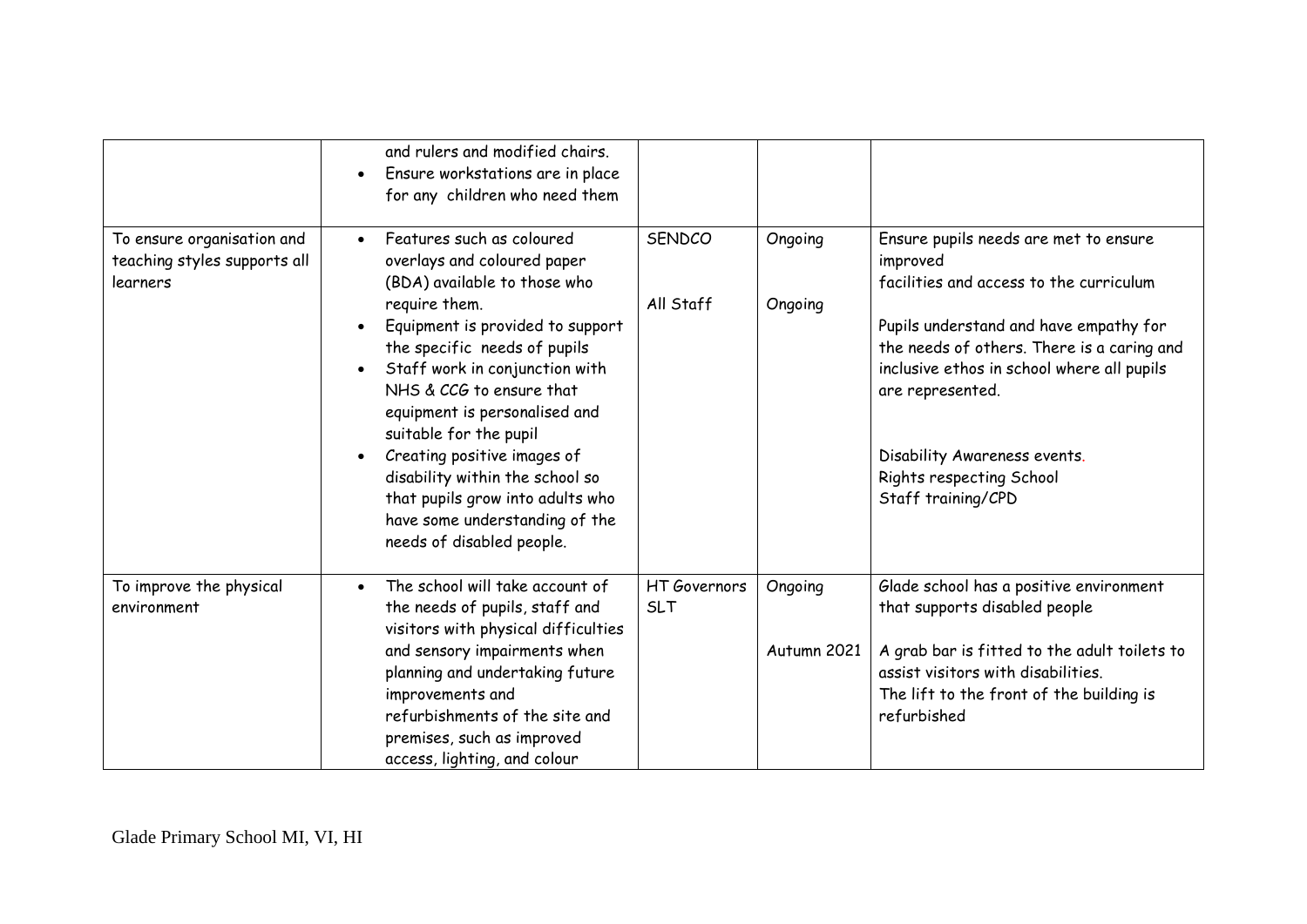| schemes, and more accessible<br>facilities and fittings.<br>Playground landmarks support VI<br>pupils<br>Ensure that all areas of the<br>$\bullet$<br>school are accessible to MI<br>pupils<br>Regular checks with lighting to<br>$\bullet$<br>ensure good visibility at all times | Health and<br>safety<br>Officer<br>Caretaker | Ongoing | Glade has wheelchair access at the front<br>entrance and at the side of the school.<br>Glade has a disabled parking space marked<br>and located in the car park at the rear<br>entrance of the school. |
|------------------------------------------------------------------------------------------------------------------------------------------------------------------------------------------------------------------------------------------------------------------------------------|----------------------------------------------|---------|--------------------------------------------------------------------------------------------------------------------------------------------------------------------------------------------------------|
| Allocate areas within the building<br>$\bullet$<br>for children who will need time<br>out of the classroom for focused<br>$1-1$ work<br>Additional furnishings in<br>$\bullet$<br>corridors are located on the<br>same side so as to encourage<br>safe and easy access             |                                              |         | Exterior steps suitable and stable for VI<br>and MI pupils                                                                                                                                             |

**As an accredited Rights Respecting School, we are a community where children's rights are learned, taught, practised, respected, protected and promoted. Through the Accessibility plan, pupils will develop a deeper understanding of the UN Convention on the rights of the Child.**

**This policy has been reviewed in conjunction with the Glade Mental Health and Wellbeing Policy.**

**At Glade Primary School we aim to promote and protect the mental health and wellbeing of all of our stakeholders.**